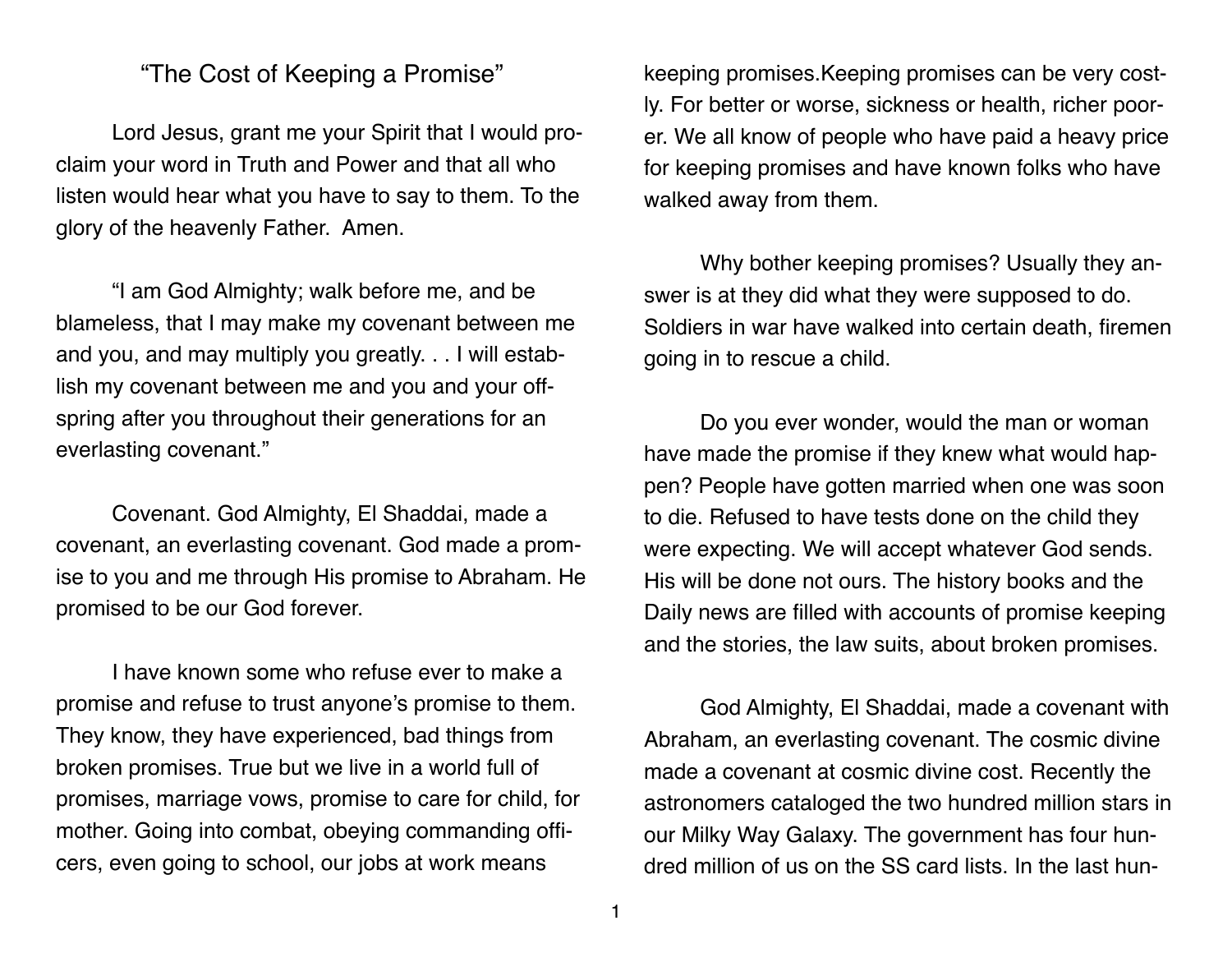dred years, since Mr. Hubble discovered and laid out the basic understanding of "red shift", they have been counting and locating the other galaxies. They have found Billions of them and are still finding more. Our is rather average. Our sun in an average star. Hundreds of millions of stars in each of the many many billions of galaxies.

There was a video on the web I sent to the ministers around about the cosmos. I wrote, "If your God isn't big enough to do this you need a bigger faith." Most people have a little God, one that is too small to be much good. Their god is doing the best he can, he just can't do what we need. All kinds of tragedies happen, war sickness, death, and the minor inconveniences of life. We pray, he is just doing the best he can.

The Lord God Almighty, El Shaddai, creator of the heavens and the earth, creator of all that is seen and unseen, all the host of heaven, spiritual beings in high and low places, is all wise, all powerful. He created the universe, not just this earth, not just this solar system, not just this Milky Way Galaxy. He is beyond, the furtherest edge of the universe, before the big bang and after. Beyond time, from everlasting to everlasting. Beyond all limit, all dimension.

The miracle is not how great God is. The miracle is that He loves us. He knows all Seven Billion people on earth He knows all about them, not just name and address. Everything about them, their family, their joys, hopes, fears, pain.

The miracle is that the Lord God Almighty knows your, loves you personally, knows you better than you know yourself, loves you more than your love yourself. He understands, He has plans for you and He will bring them all to pass, according to His will, perfectly.

He is Righteous, appropriate, the expression of His Divine character. I think when we see people make and keep great promises, we are seeing a reflection, a hint, of the divine in our world. It is very impressive and we have some understanding of our human weakness in completely fulfilling our promises as they could to be kept,

We all know of people who have paid a heavy price for keeping promises. Some are sitting here. Would life be better if we made no promises, kept no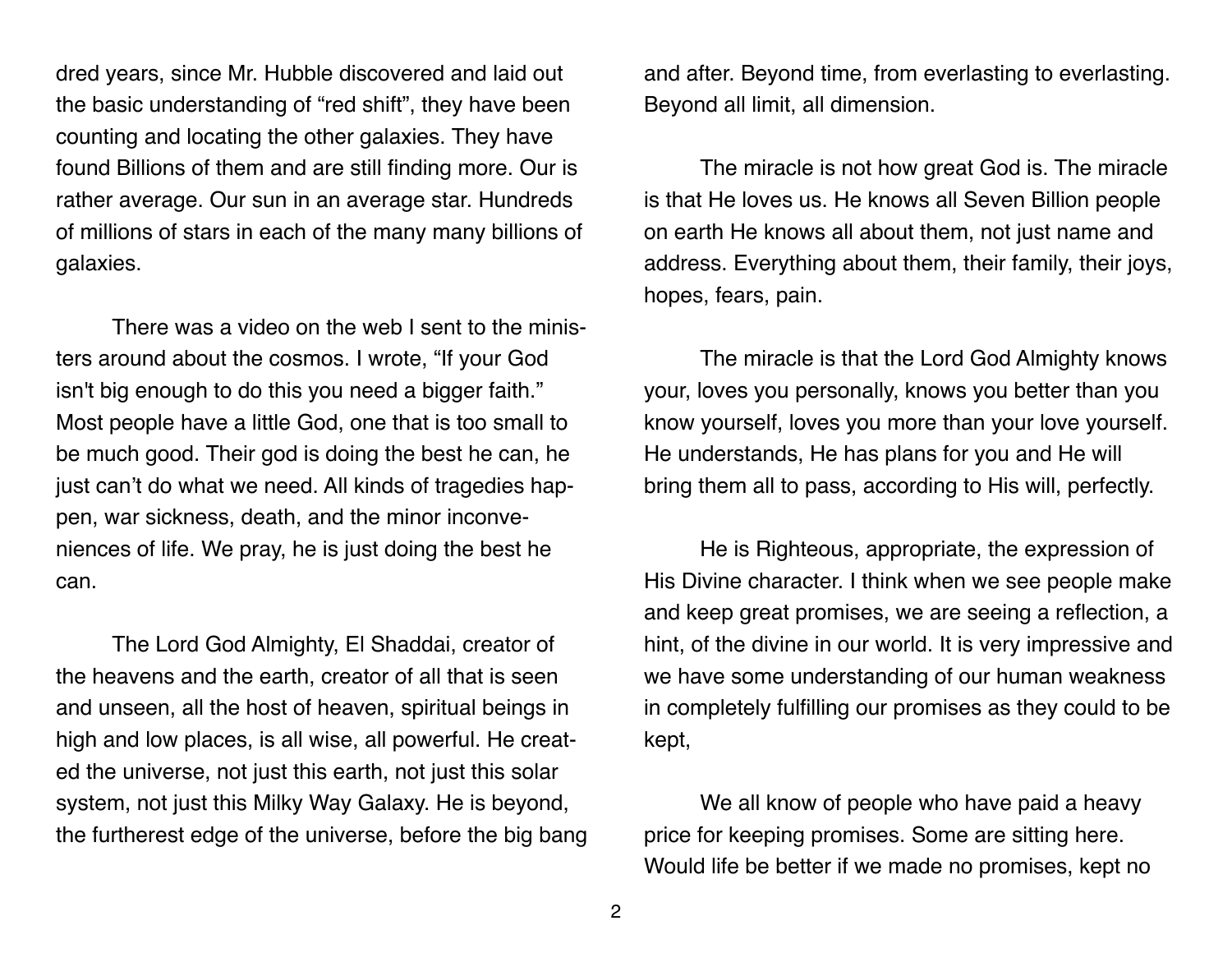promises? Looked out for number one, follow your own star, don't worry about other people.

We are where we are by God's will and plan. Our days are ordered by His divine purpose. He is God Almighty for Abraham and for all of us. He made a promise to be our God. "I am God Almighty; walk before me, and be blameless, that I may make my covenant with you." God knew Abraham could not be blameless, we can not be blameless, righteous.

When God made the covenant with Abraham, He already knew, Abraham, all of us could never keep our part, never be blameless. He made the covenant with helpless imperfect sinful people, living in this evil lost world.

When God made the covenant with Abraham, He already knew, to keep it, it would cost, the cosmic cost of the the eternal Son, one with the Father and the Spirit. The Divine being, divine essence would enter this world as son of Mary. Born to die, rejected, receive human hatred in exchange for His divine love.

God almighty made the promise with full knowledge of what it would cost Him to keep the covenant.

He pours out His righteousness, holiness, eternal mercy, love on such as we are. Few of us say a prayer, spend an hour a week for worship. - Too much! He watches a world gone mad, running after evil, blind to what ails them and blind to the healing God puts in front of their eyes.

The greatest miracle of all is that He love us, divine Love, eternal mercy, Grace. Now considering all that take a look in a different direction. God is the potter, we are the clay. He makes some to be fine vases holding flowers that make this world beautiful. It is nice to see beautiful people, intelligent, talented, attractive. We are drawn toward them. We try to look as good as we can, act with kindness, avoid being stupid. Life is better that way.

But we know that pretty, smart, sweet talking folks do not count for much. God makes some who are not nice on the outside, just a useful pot. And He makes some who are smashed, lumpy, flattened. We are going to sing about the Pot and Potter, Mold me, shape me, use me.

Are you, am I willing to be used in any way the Lord God Almighty will? I want to be a fine vase, at